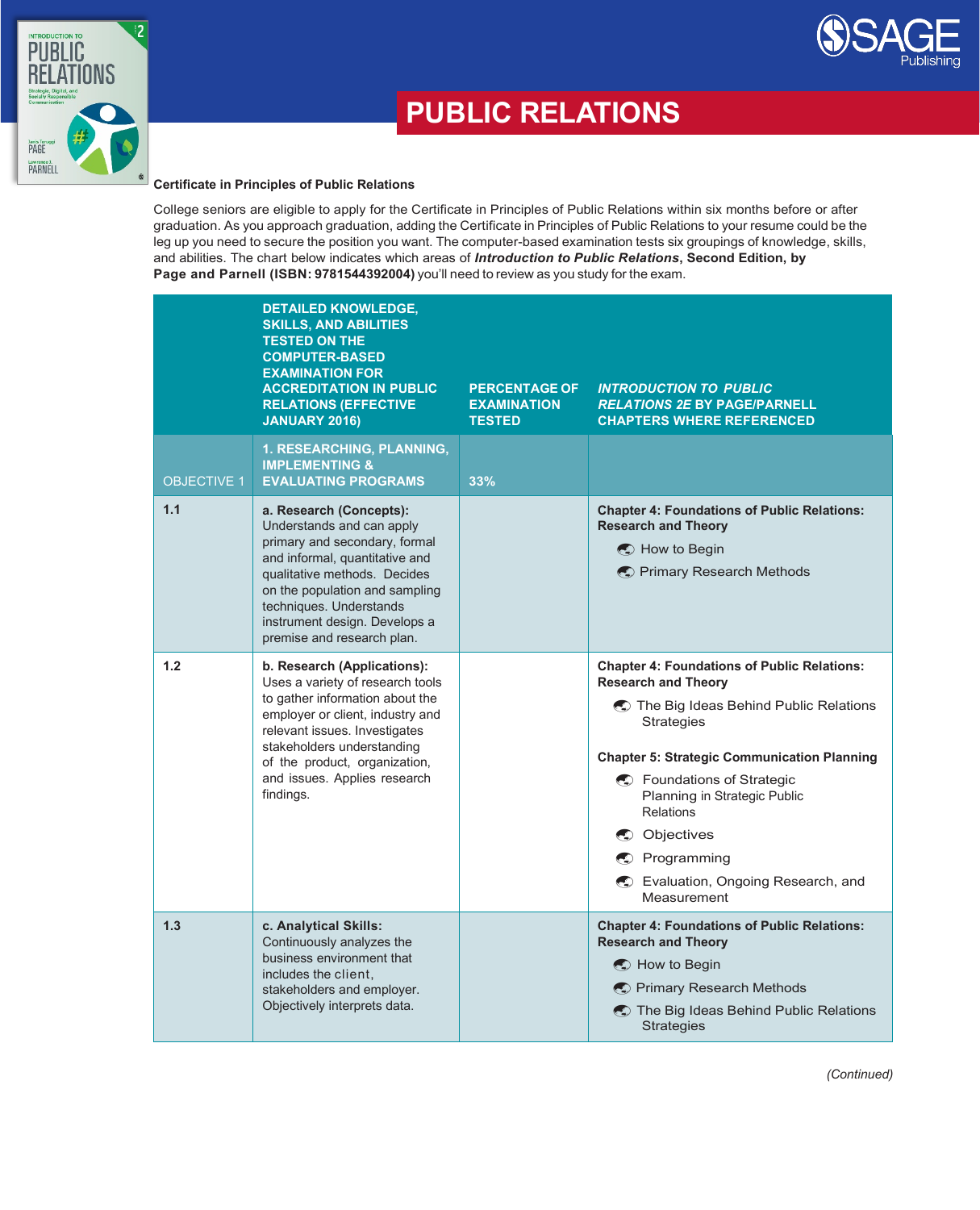|                    | <b>DETAILED KNOWLEDGE,</b><br><b>SKILLS, AND ABILITIES</b><br><b>TESTED ON THE</b><br><b>COMPUTER-BASED</b><br><b>EXAMINATION FOR</b><br><b>ACCREDITATION IN PUBLIC</b><br><b>RELATIONS (EFFECTIVE</b><br><b>JANUARY 2016)</b>                                                                                                                                                                                                                                                                                                                                                                                          | <b>PERCENTAGE OF</b><br><b>EXAMINATION</b><br><b>TESTED</b> | <b>INTRODUCTION TO PUBLIC</b><br><b>RELATIONS 2E BY PAGE/PARNELL</b><br><b>CHAPTERS WHERE REFERENCED</b>                                                                                                                                                                                                                                                                                      |
|--------------------|-------------------------------------------------------------------------------------------------------------------------------------------------------------------------------------------------------------------------------------------------------------------------------------------------------------------------------------------------------------------------------------------------------------------------------------------------------------------------------------------------------------------------------------------------------------------------------------------------------------------------|-------------------------------------------------------------|-----------------------------------------------------------------------------------------------------------------------------------------------------------------------------------------------------------------------------------------------------------------------------------------------------------------------------------------------------------------------------------------------|
| <b>OBJECTIVE 1</b> | 1. RESEARCHING, PLANNING,<br><b>IMPLEMENTING, AND</b><br><b>EVALUATING PROGRAMS</b>                                                                                                                                                                                                                                                                                                                                                                                                                                                                                                                                     | 33%                                                         |                                                                                                                                                                                                                                                                                                                                                                                               |
| 1.4<br>1.5         | d. Strategic Thinking:<br>Synthesizes relevant<br>information to determine what<br>is needed to position the<br>client, organization, or issue<br>appropriately in its market/<br>environment, especially with<br>regard to changing business,<br>political, or cultural climates.<br>e. Planning: Set goals and<br>objectives based on research<br>findings. Distinguishes among<br>goals, objectives, strategies and<br>tactics. Distinguishes<br>organizational/operational goals<br>and strategies from<br>communication goals and<br>strategies. Aligns project goals<br>with organizational mission and<br>goals. |                                                             | <b>Chapter 5: Strategic Communication Planning</b><br><b>C</b> Foundations of Strategic<br>Planning in Strategic Public<br><b>Relations</b><br>← Objectives<br><b>C</b> Programming<br>Evaluation, Ongoing Research, and<br>Measurement<br><b>Chapter 5: Strategic Communication Planning</b><br>• Foundations of Strategic<br>Planning in Strategic Public<br><b>Relations</b><br>Objectives |
| 1.6                | f. Audience Identification:<br>Differentiates among publics,<br>markets, audiences and<br>stakeholders. Identifies<br>appropriate audiences and the<br>opinions, beliefs, attitudes,<br>cultures, and values of<br>each. Assesses interests of<br>influential institutions, groups<br>and individuals. Identifies<br>appropriate communication<br>channels/vehicles for reaching<br>target audiences. Identifies<br>communities formed through<br>technologies. Understands<br>varying needs and priorities of<br>individual constituent groups<br>(e.g., investors, governmental<br>agencies, unions, consumers).      |                                                             | <b>Chapter 5: Strategic Communication Planning</b><br>• Programming                                                                                                                                                                                                                                                                                                                           |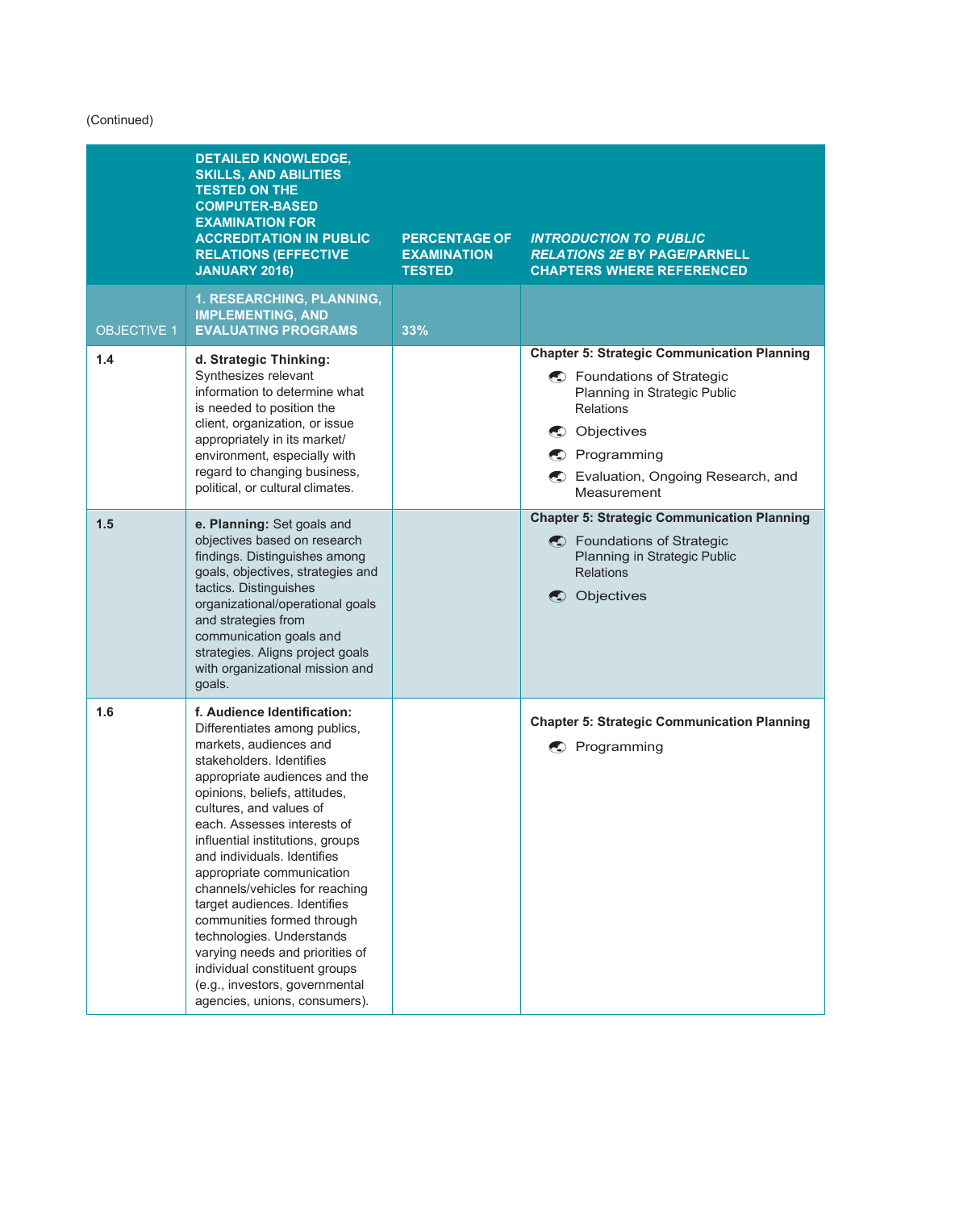|                                    | <b>DETAILED KNOWLEDGE,</b><br><b>SKILLS, AND ABILITIES</b><br><b>TESTED ON THE</b><br><b>COMPUTER-BASED</b><br><b>EXAMINATION FOR</b><br><b>ACCREDITATION IN PUBLIC</b><br><b>RELATIONS (EFFECTIVE</b><br><b>JANUARY 2016)</b>                                                                                | <b>PERCENTAGE OF</b><br><b>EXAMINATION</b><br><b>TESTED</b> | <b>INTRODUCTION TO PUBLIC</b><br><b>RELATIONS 2E BY PAGE/PARNELL</b><br><b>CHAPTERS WHERE REFERENCED</b>                                                                                                                                                                                                                                                                                                                       |
|------------------------------------|---------------------------------------------------------------------------------------------------------------------------------------------------------------------------------------------------------------------------------------------------------------------------------------------------------------|-------------------------------------------------------------|--------------------------------------------------------------------------------------------------------------------------------------------------------------------------------------------------------------------------------------------------------------------------------------------------------------------------------------------------------------------------------------------------------------------------------|
| <b>OBJECTIVE 1</b>                 | 1. RESEARCHING, PLANNING,<br><b>IMPLEMENTING &amp;</b><br><b>EVALUATING PROGRAMS</b>                                                                                                                                                                                                                          | 33%                                                         |                                                                                                                                                                                                                                                                                                                                                                                                                                |
| 1.7                                | g. Diversity: Identifies and<br>respects a range of differences<br>among target audiences.<br>Researches and addresses<br>the cultural preferences and/<br>or needs and barriers to<br>communication of target<br>audiences. Develops culturally<br>and linguistically appropriate<br>strategies and tactics. |                                                             | <b>Chapter 5: Strategic Communication Planning</b><br>Objectives<br><b>C</b> Programming<br><b>Chapter 9: Corporate Social Responsibility</b><br>and Community Relations<br>Community Relations<br><b>C</b> Earning Trust<br>Public Relations with Diverse<br>Communities                                                                                                                                                      |
| 1.8                                | h. Implementation:<br>Understands sequence of<br>events. Develops timelines and<br>budget. Assigns<br>responsibilities. Executes<br>planned strategies and tactics.                                                                                                                                           |                                                             | <b>Chapter 5: Strategic Communication Planning</b><br>← Foundations of Strategic<br>Planning in Strategic Public<br><b>Relations</b><br>Objectives<br><b>C</b> Programming<br><b>C</b> Evaluation, Ongoing Research, and<br>Measurement                                                                                                                                                                                        |
| 1.9                                | i. Evaluation of Programs:<br>Determines if goals and<br>objectives of public relations<br>program were met and the<br>extent to which the results<br>or outcomes of public<br>relations programs have been<br>accomplished. Uses evaluation<br>results for future planning.                                  |                                                             | <b>Chapter 5: Strategic Communication Planning</b><br>C Evaluation, Ongoing Research, and<br>Measurement                                                                                                                                                                                                                                                                                                                       |
| <b>OBJECTIVE</b><br>$\overline{2}$ | 2. APPLYING ETHICS AND<br><b>LAW</b>                                                                                                                                                                                                                                                                          | 13%                                                         |                                                                                                                                                                                                                                                                                                                                                                                                                                |
| 2.1                                | a. Integrity: Conducts<br>professional activities in a<br>lawful and principled manner.<br>Functions as the conscience of<br>the organization.                                                                                                                                                                | 8%                                                          | <b>Chapter 1: Strategic Public Relations: A</b><br><b>Constantly Evolving Discipline</b><br><b>C</b> Defining Corporate Social<br>Responsibility and Sustainability<br>Communications: Doing Well by Doing<br>Good, or Is It More Complex?<br><b>Chapter 3: Ethics and Law in Public Relations</b><br><b>C</b> Ethics in Public Relations<br>Stay Informed, Be Vigilant,<br>Develop Professional and<br><b>Personal Ethics</b> |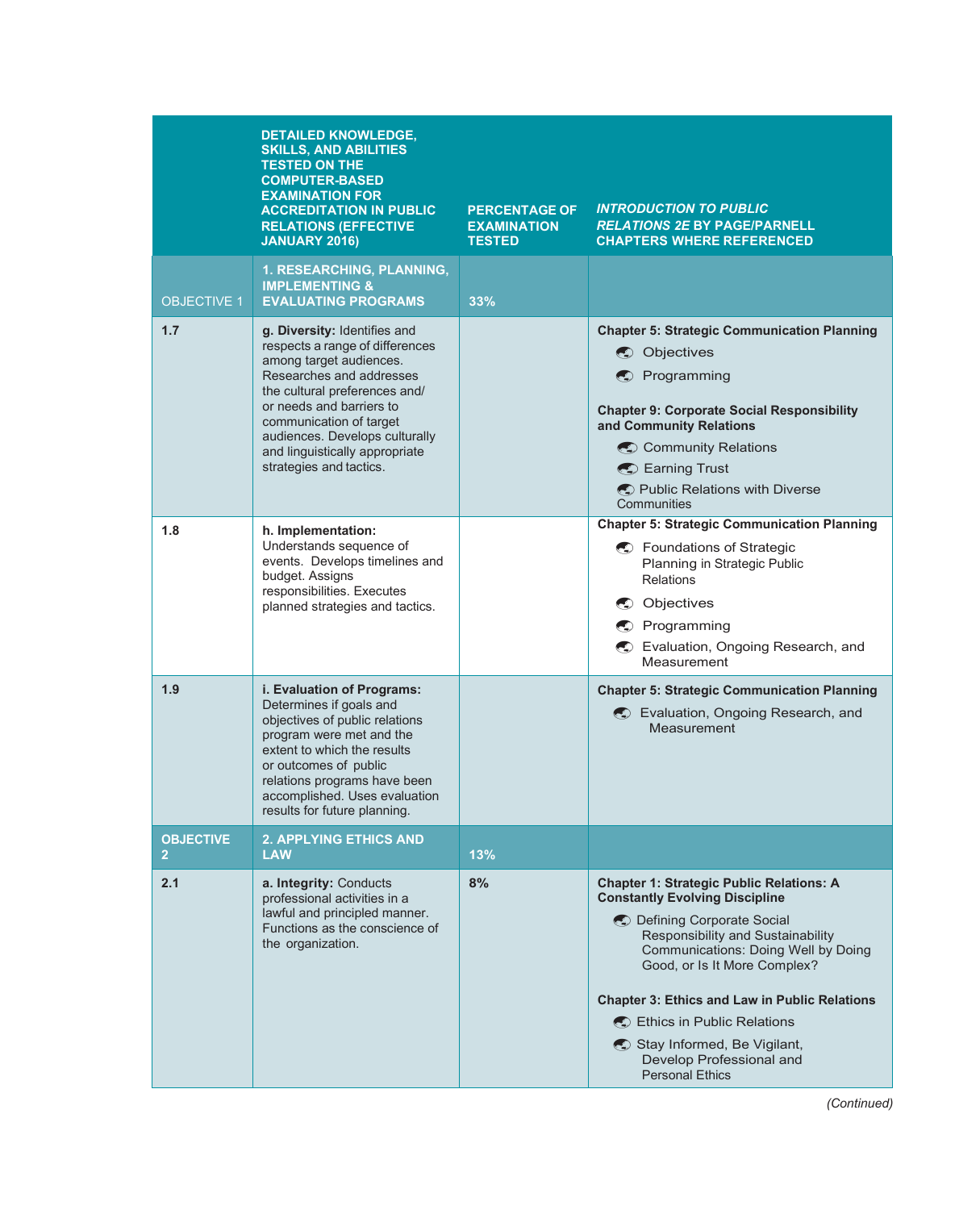|                                    | <b>DETAILED KNOWLEDGE,</b><br><b>SKILLS, AND ABILITIES</b><br><b>TESTED ON THE</b><br><b>COMPUTER-BASED</b><br><b>EXAMINATION FOR</b><br><b>ACCREDITATION IN PUBLIC</b><br><b>RELATIONS (EFFECTIVE</b><br><b>JANUARY 2016)</b>                                                                                                              | <b>PERCENTAGE OF</b><br><b>EXAMINATION</b><br><b>TESTED</b> | <b>INTRODUCTION TO PUBLIC</b><br><b>RELATIONS 2E BY PAGE/PARNELL</b><br><b>CHAPTERS WHERE REFERENCED</b>                                                                                                                                                              |
|------------------------------------|---------------------------------------------------------------------------------------------------------------------------------------------------------------------------------------------------------------------------------------------------------------------------------------------------------------------------------------------|-------------------------------------------------------------|-----------------------------------------------------------------------------------------------------------------------------------------------------------------------------------------------------------------------------------------------------------------------|
| <b>OBJECTIVE</b><br>$\overline{2}$ | <b>2. APPLYING ETHICS AND</b><br><b>LAW</b>                                                                                                                                                                                                                                                                                                 | 13%                                                         |                                                                                                                                                                                                                                                                       |
|                                    |                                                                                                                                                                                                                                                                                                                                             |                                                             | <b>Chapter 9: Corporate Social Responsibility</b><br>and Community Relations<br>Successful Corporate Social<br><b>Responsibility Flows From Business</b><br><b>Culture and Builds Reputation</b><br>Community Relations and<br><b>Corporate Social Responsibility</b> |
| 2.2                                | b. Ethical Behavior:<br>Understands and adheres to<br>commonly accepted standards<br>for professional behavior.<br>Recognizes ethical dilemmas.<br>Acts to remedy unethical acts.                                                                                                                                                           |                                                             | <b>Chapter 3: Ethics and Law in Public Relations</b><br>Ethics in Public Relations<br>Stay Informed, Be Vigilant,<br>Develop Professional and<br><b>Personal Ethics</b>                                                                                               |
| 2.3                                | c. First Amendment Issues:<br><b>Understands First Amendment</b><br>as a foundational principle for<br>public relations. Distinguishes<br>between political and corporate<br>speech. Articulates conditions<br>for libel and defenses thereof.<br>Understands impact of digital<br>record on status as public and<br>private figure.        |                                                             | <b>Chapter 3: Ethics and Law in Public Relations</b><br><b>O</b> How Does Law Affect Public<br>Relations?                                                                                                                                                             |
| 2.4                                | d. Privacy Issues: Understands<br>federal law regarding privacy (e.g.<br>HIPAA, FERPA, DPPA), identity<br>protection, ethical implications<br>of digital record. Effectively<br>advises organization on strategic<br>adoptions and effective use<br>of technology for listening<br>to, communicating with and<br>engaging priority publics. |                                                             | <b>Chapter 3: Ethics and Law in Public Relations</b><br><b>O</b> How Does Law Affect Public<br>Relations?                                                                                                                                                             |
| 2.5                                | e. Other Legal Issues:<br>Upholds applicable federal laws<br>regarding disclosure, copyright,<br>trademarks, fairuse.                                                                                                                                                                                                                       |                                                             | <b>Chapter 3: Ethics and Law in Public Relations</b><br>tow Does Law Affect Public<br>Relations?                                                                                                                                                                      |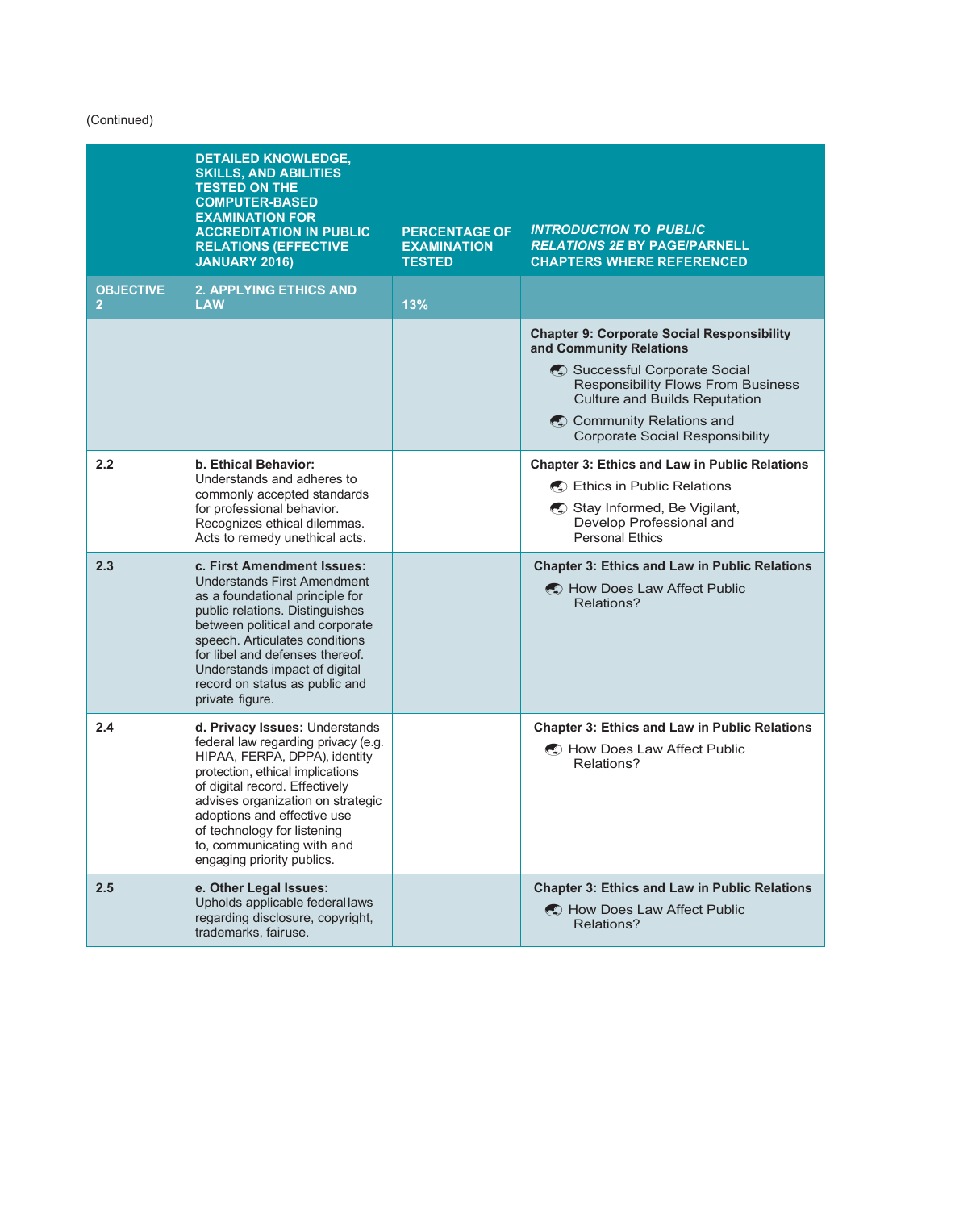|                       | <b>DETAILED KNOWLEDGE,</b><br><b>SKILLS, AND ABILITIES</b><br><b>TESTED ON THE</b><br><b>COMPUTER-BASED</b><br><b>EXAMINATION FOR</b><br><b>ACCREDITATION IN PUBLIC</b><br><b>RELATIONS (EFFECTIVE</b><br><b>JANUARY 2016)</b>                                                                                                                                        | <b>PERCENTAGE OF</b><br><b>EXAMINATION</b><br><b>TESTED</b> | <b>INTRODUCTION TO PUBLIC</b><br><b>RELATIONS 2E BY PAGE/PARNELL</b><br><b>CHAPTERS WHERE REFERENCED</b>                                       |
|-----------------------|-----------------------------------------------------------------------------------------------------------------------------------------------------------------------------------------------------------------------------------------------------------------------------------------------------------------------------------------------------------------------|-------------------------------------------------------------|------------------------------------------------------------------------------------------------------------------------------------------------|
| <b>OBJECTIVE</b><br>3 | <b>3. MANAGING ISSUES AND</b><br><b>CRISIS COMMUNICATION</b>                                                                                                                                                                                                                                                                                                          | 13%                                                         |                                                                                                                                                |
| 3.1                   | a. Issues and Risk<br><b>Management: Identifies</b><br>potential or emerging issues that<br>may impact the organization.<br>Identifies risks to the organization<br>or client. Analyzes probability<br>and potential impact of risk.<br>Ensures organization develops<br>appropriate response plans.<br>Designs and deploys a strategic<br>public relations response. |                                                             | <b>Chapter 12: Issues Management and Crisis</b><br><b>Communication</b><br>Sell Issues Management<br>• Prepare for and Managing a Crisis       |
| 3.2                   | b. Crisis Management:<br>Understands the roles and<br>responsibilities of public<br>relations at the pre-crisis, crisis,<br>and post-crisis phases.<br>Communicates the implications<br>of each of these phases and<br>understands the messaging<br>needs of each. Looks beyond<br>current organizational mindset.                                                    |                                                             | <b>Chapter 12: Issues Management and Crisis</b><br>Communication<br>Crisis Communications                                                      |
| 3.3                   | c. Counsel to Management:<br>Understands the importance<br>of providing counsel to the<br>management team or client<br>regarding issues, risks,<br>and crises. Looks beyond<br>the current organizational<br>mindset. Considers and<br>accommodates all views on an<br>issue or crisis. Factors views into<br>communication strategy.                                 |                                                             | <b>Chapter 12: Issues Management and Crisis</b><br>Communication<br><b>C</b> Prepare for and Managing a Crisis                                 |
| <b>OBJECTIVE</b><br>4 | 4. UNDERSTANDING<br><b>COMMUNICATION MODELS</b><br><b>AND THEORIES, AND</b><br><b>HISTORY OF THE</b><br><b>PROFESSION</b>                                                                                                                                                                                                                                             | 8%                                                          |                                                                                                                                                |
| 4.1                   | a. Communication/Public<br><b>Relations Models and</b><br><b>Theories: Demonstrates</b><br>familiarity with social science<br>theories and research that<br>guide planning, prioritizing<br>audiences, developing<br>messages, selecting<br>spokespeople, establishing<br>credibility and trust.                                                                      |                                                             | <b>Chapter 4: Foundations of Public Relations:</b><br><b>Research and Theory</b><br>The Big Ideas Behind Public Relations<br><b>Strategies</b> |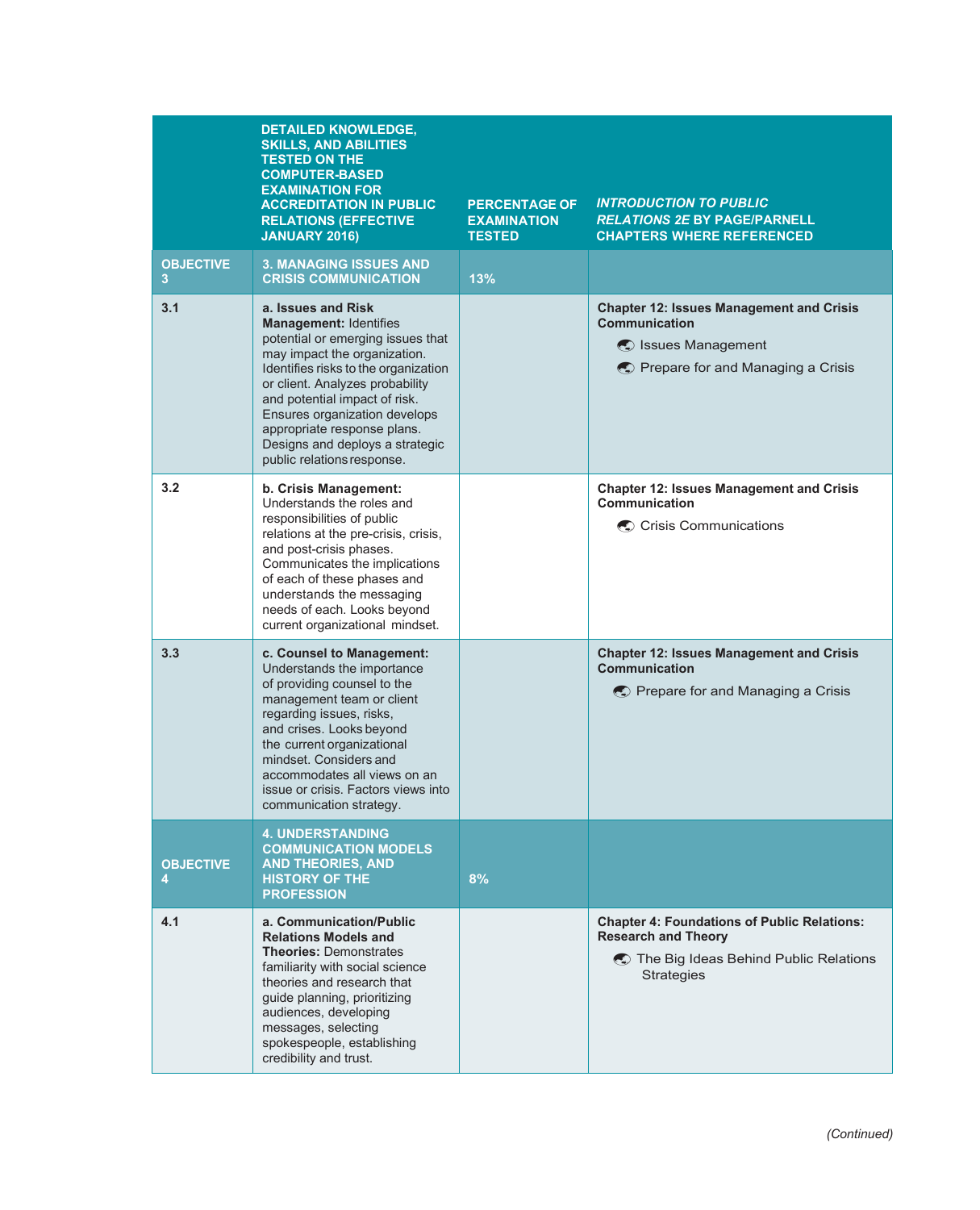|                       | <b>DETAILED KNOWLEDGE,</b><br><b>SKILLS, AND ABILITIES</b><br><b>TESTED ON THE</b><br><b>COMPUTER-BASED</b><br><b>EXAMINATION FOR</b><br><b>ACCREDITATION IN PUBLIC</b><br><b>RELATIONS (EFFECTIVE</b><br><b>JANUARY 2016)</b>                                                                                                                                                                              | <b>PERCENTAGE OF</b><br><b>EXAMINATION</b><br><b>TESTED</b> | <b>INTRODUCTION TO PUBLIC</b><br><b>RELATIONS 2E BY PAGE/PARNELL</b><br><b>CHAPTERS WHERE REFERENCED</b>                                                                                                                                                                                                                                                                                                                                |
|-----------------------|-------------------------------------------------------------------------------------------------------------------------------------------------------------------------------------------------------------------------------------------------------------------------------------------------------------------------------------------------------------------------------------------------------------|-------------------------------------------------------------|-----------------------------------------------------------------------------------------------------------------------------------------------------------------------------------------------------------------------------------------------------------------------------------------------------------------------------------------------------------------------------------------------------------------------------------------|
| <b>OBJECTIVE</b><br>4 | <b>4. UNDERSTANDING</b><br><b>COMMUNICATION MODELS</b><br><b>AND THEORIES, AND</b><br><b>HISTORY OF THE</b><br><b>PROFESSION</b>                                                                                                                                                                                                                                                                            | 8%                                                          |                                                                                                                                                                                                                                                                                                                                                                                                                                         |
| 4.2                   | b. Barriers to<br><b>Communication: Understands</b><br>how messages and<br>messengers are interpreted<br>by different audiences.<br>Understands barriers that<br>prevent changes to knowledge,<br>attitude and behavior.<br>Understands how semantics.<br>cultural norms, timing, context<br>and related factors impact the<br>practice.                                                                    |                                                             | <b>Chapter 4: Foundations of Public Relations:</b><br><b>Research and Theory</b><br>to The Big Ideas Behind Public Relations<br><b>Strategies</b><br><b>Chapter 6: Public Relations Writing:</b><br><b>Persuasive and Audience Focused</b><br>• For a Public Relations Career, You<br>Had Better Become a Good Writer<br>Public Relations Writing Strategy and<br>Style                                                                 |
| 4.3                   | c. Knowledge of the Field:<br>Defines public relations and<br>differentiates among related<br>concepts (e.g. publicity,<br>advertising, marketing, press<br>agentry, public affairs, lobbying,<br>investor relations, social<br>networking, and branding).<br>Identifies key figures who<br>influenced the field and major<br>trends in the development<br>of public relations as it is<br>practiced today. |                                                             | <b>Chapter 1: Strategic Public Relations: A</b><br><b>Constantly Evolving Discipline</b><br><b>C</b> Defining Public Relations: What's h<br>a Name?<br><b>Chapter 2: The History of Modern Public</b><br>Relations: From Barnum to Lee, Bernays to<br>Page, and Introducing Other Pioneers<br>A History of Public Relations in the<br><b>Modern Era</b><br><b>C</b> Growth of Public Relations Agency<br>The Future of Public Relations |
| <b>OBJECTIVE</b><br>5 | <b>5. LEADING THE PUBLIC</b><br><b>RELATIONS FUNCTION</b>                                                                                                                                                                                                                                                                                                                                                   | 18%                                                         |                                                                                                                                                                                                                                                                                                                                                                                                                                         |
| 5.1                   | a. Business literacy:<br>Understands and explains how<br>employers/clients generate<br>revenue and how their<br>operations are conducted.<br>Identifies relevant business<br>drivers and how they impact the<br>business. Understands how the<br>public relations function<br>contributes to the financial<br>success of the organization.                                                                  |                                                             | <b>Chapter 11: Corporate Communication and</b><br><b>Reputation Management</b><br><b>••</b> The Modern Corporation: Meeting the<br>Challenge<br>Core Competencies of Corporate<br>Communications<br>• Financial Communications,<br>Media Relations, and Investor<br>Relationships                                                                                                                                                       |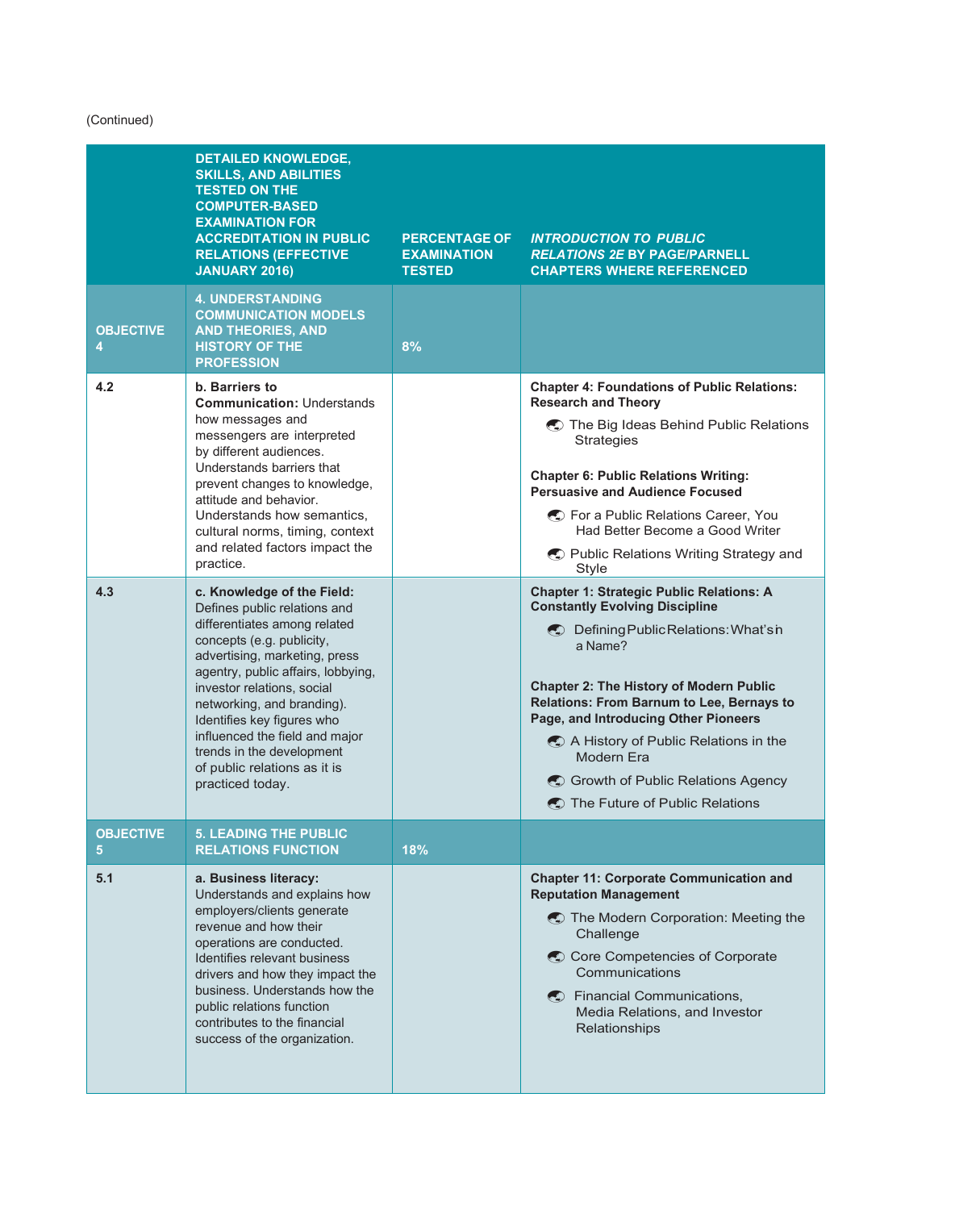|                       | <b>DETAILED KNOWLEDGE,</b><br><b>SKILLS, AND ABILITIES</b><br><b>TESTED ON THE</b><br><b>COMPUTER-BASED</b><br><b>EXAMINATION FOR</b><br><b>ACCREDITATION IN PUBLIC</b><br><b>RELATIONS (EFFECTIVE</b><br><b>JANUARY 2016)</b>                                                                                                                                                                                                                                                                                                                                                                                | <b>PERCENTAGE OF</b><br><b>EXAMINATION</b><br><b>TESTED</b> | <b>INTRODUCTION TO PUBLIC</b><br><b>RELATIONS 2E BY PAGE/PARNELL</b><br><b>CHAPTERS WHERE REFERENCED</b>                                                                                                                                                                                                                                                                                                                                                                                                                                                                                          |
|-----------------------|---------------------------------------------------------------------------------------------------------------------------------------------------------------------------------------------------------------------------------------------------------------------------------------------------------------------------------------------------------------------------------------------------------------------------------------------------------------------------------------------------------------------------------------------------------------------------------------------------------------|-------------------------------------------------------------|---------------------------------------------------------------------------------------------------------------------------------------------------------------------------------------------------------------------------------------------------------------------------------------------------------------------------------------------------------------------------------------------------------------------------------------------------------------------------------------------------------------------------------------------------------------------------------------------------|
| <b>OBJECTIVE</b><br>5 | <b>5. LEADING THE PUBLIC</b><br><b>RELATIONS FUNCTION</b>                                                                                                                                                                                                                                                                                                                                                                                                                                                                                                                                                     | 18%                                                         |                                                                                                                                                                                                                                                                                                                                                                                                                                                                                                                                                                                                   |
| 5.2                   | b. Resource management:<br>Takes into account human,<br>financial and organizational<br>resources. Prepares, justifies<br>and controls budgets for<br>departments, programs, clients<br>or agencies. Understands<br>what information needs to<br>be collected, evaluated,<br>disseminated, and retained.<br>Is able to obtain information<br>using innovative methods and<br>appropriately store it, so that<br>it can be retrieved easily for<br>future use.                                                                                                                                                 |                                                             | <b>Chapter 10: Employee Relations, Corporate</b><br><b>Culture, and Social Responsibility</b><br>Communication Challenges and<br>Opportunities<br><b>Chapter 11: Corporate Communication and</b><br><b>Reputation Management</b><br>The Modern Corporation: Meeting<br>the Challenges<br>Core Competencies of Corporate<br>Communications<br><b>C</b> Financial Communications, Media<br>Relations, and Investor<br>Relationships                                                                                                                                                                 |
| 5.3                   | c. Organizational structure<br>and resources: Recognizes<br>chain of command, including<br>boards of directors,<br>senior leadership, middle<br>management, direct line<br>supervision, line positions,<br>and each level's distinctions.<br>Knows how organizations are<br>horizontally and vertically<br>structured. Identifies which<br>divisions within an organization<br>that need to be involved in<br>any communication programs.<br>Understands impact of<br>organizational governance.<br>Recognizes the relationships<br>among PR, legal, finance and<br>IT, as essential management<br>functions. |                                                             | <b>Chapter 1: A Strategic Public Relations:</b><br><b>A Constantly Evolving Discipline</b><br>Roles and Functions of Public<br><b>Relations Pros</b><br><b>Chapter 10: Employee Relations, Corporate</b><br><b>Culture, and Social Responsibility</b><br>Communication Challenges and<br>Opportunities<br><b>Chapter 11: Corporate Communication and</b><br><b>Reputation Management</b><br><b>C</b> The Modern Corporation: Meeting<br>the Challenge<br>Core Competencies of Corporate<br>Communications<br><b>C</b> Financial Communications, Media<br>Relations, and Investor<br>Relationships |
| 5.4                   | d. Problem solving and<br>decision making: Approaches<br>problems with sound reasoning<br>and logic. Distinguishes<br>between relevant and irrelevant<br>information. Evaluates<br>opportunities for resolution.<br>Devises appropriate courses of<br>action based on context                                                                                                                                                                                                                                                                                                                                 |                                                             | <b>Chapter 5: Strategic Communication Planning</b><br>← Foundations of Strategic<br>Planning in Strategic Public<br><b>Relations</b><br>Objectives<br>Programming<br><b>C</b> Evaluation, Ongoing Research, and<br>Measurement                                                                                                                                                                                                                                                                                                                                                                    |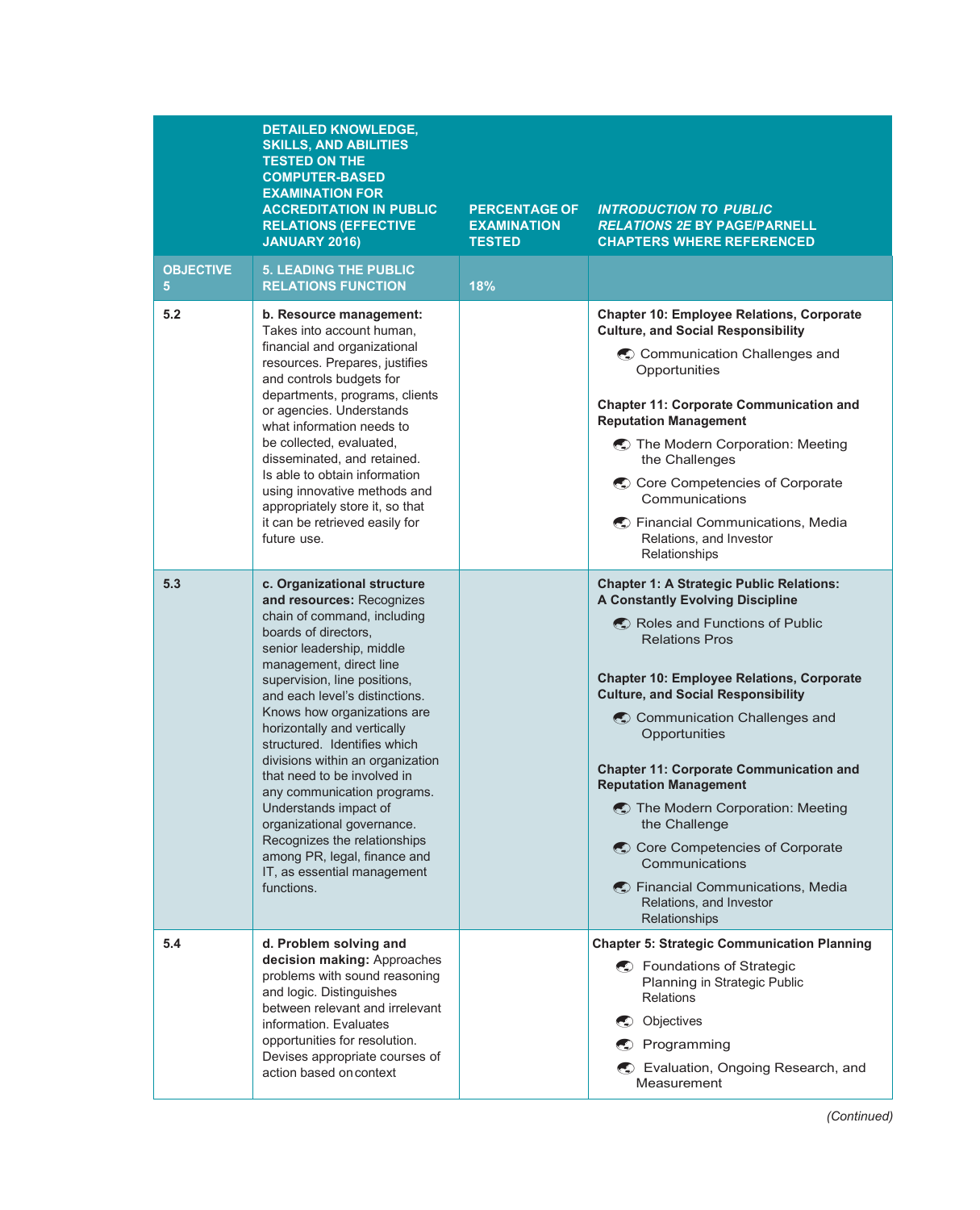|                       | <b>DETAILED KNOWLEDGE,</b><br><b>SKILLS, AND ABILITIES</b><br><b>TESTED ON THE</b><br><b>COMPUTER-BASED</b><br><b>EXAMINATION FOR</b><br><b>ACCREDITATION IN PUBLIC</b><br><b>RELATIONS (EFFECTIVE</b><br><b>JANUARY 2016)</b>                                                                                                                                                                                    | <b>PERCENTAGE OF</b><br><b>EXAMINATION</b><br><b>TESTED</b> | <b>INTRODUCTION TO PUBLIC</b><br><b>RELATIONS 2E BY PAGE/PARNELL</b><br><b>CHAPTERS WHERE REFERENCED</b>                                                                                                                                                                                                                                                                                                                                                                                                     |
|-----------------------|-------------------------------------------------------------------------------------------------------------------------------------------------------------------------------------------------------------------------------------------------------------------------------------------------------------------------------------------------------------------------------------------------------------------|-------------------------------------------------------------|--------------------------------------------------------------------------------------------------------------------------------------------------------------------------------------------------------------------------------------------------------------------------------------------------------------------------------------------------------------------------------------------------------------------------------------------------------------------------------------------------------------|
| <b>OBJECTIVE</b><br>5 | <b>5. LEADING THE PUBLIC</b><br><b>RELATIONS FUNCTION</b>                                                                                                                                                                                                                                                                                                                                                         | 18%                                                         |                                                                                                                                                                                                                                                                                                                                                                                                                                                                                                              |
|                       | and facts. Makes sound, well-<br>informed and objective<br>decisions in a timely manner.<br>Assesses the impact and<br>implications of these decisions.                                                                                                                                                                                                                                                           |                                                             | <b>Chapter 11: Corporate Communication and</b><br><b>Reputation Management</b><br>Core Competencies of Corporate<br>Communications<br><b>C</b> Financial Communications, Media<br>Relations, and Investor<br>Relationships                                                                                                                                                                                                                                                                                   |
| 5.5                   | e. Leadership skills:<br>Influences others to achieve<br>desired goals. Motivates<br>and inspires others, builds<br>coalitions and communicates<br>vision. Influences overall<br>organizational changes in<br>policy, procedures, staffing and<br>structure, as appropriate.                                                                                                                                      |                                                             | <b>Chapter 10: Employee Relations, Corporate</b><br><b>Culture, and Social Responsibility</b><br><b>C</b> Employee Relations and Healthy<br>Organizations                                                                                                                                                                                                                                                                                                                                                    |
| 5.6                   | f. Organizational skills:<br>Integrates multiple dimensions<br>of a public relations campaign.<br>Integrates internal and external<br>components, so that there is a<br>synergy among the messages.                                                                                                                                                                                                               |                                                             | <b>Chapter 5: Strategic Communication Planning</b><br>• Foundations of Strategic<br>Planning in Strategic Public<br><b>Relations</b><br>Objectives<br>← Programming<br>Evaluation, Ongoing Research, and<br>$\bullet$<br>Measurement                                                                                                                                                                                                                                                                         |
| <b>OBJECTIVE</b><br>6 | <b>6. MANAGING</b><br><b>RELATIONSHIPS</b>                                                                                                                                                                                                                                                                                                                                                                        | 15%                                                         |                                                                                                                                                                                                                                                                                                                                                                                                                                                                                                              |
| 6.1                   | a. Relationship Building:<br>Understands consensus-<br>building strategies and<br>techniques to persuade key<br>stakeholders to support a<br>decision. Ensures discussions<br>allow key stakeholders the<br>opportunity to express opinions.<br>Recognizes need for affected<br>parties and stakeholders to find<br>mutually acceptable solutions.<br>Utilizes persuasion, negotiation<br>and coalition building. |                                                             | <b>Chapter 4: Foundations of Public Relations:</b><br><b>Research and Theory</b><br>The Big Ideas Behind Public Relations<br><b>Strategies</b><br><b>Chapter 7: Media Relations in a Digital World</b><br>Communications Theory and Media<br><b>Relations</b><br><b>C.</b> PR Profile: Media Relations: It's All About<br><b>Building Relationships</b><br><b>Chapter 9: Corporate Social Responsibility and</b><br><b>Community Relations</b><br>Community Relations and Corporate Social<br>Responsibility |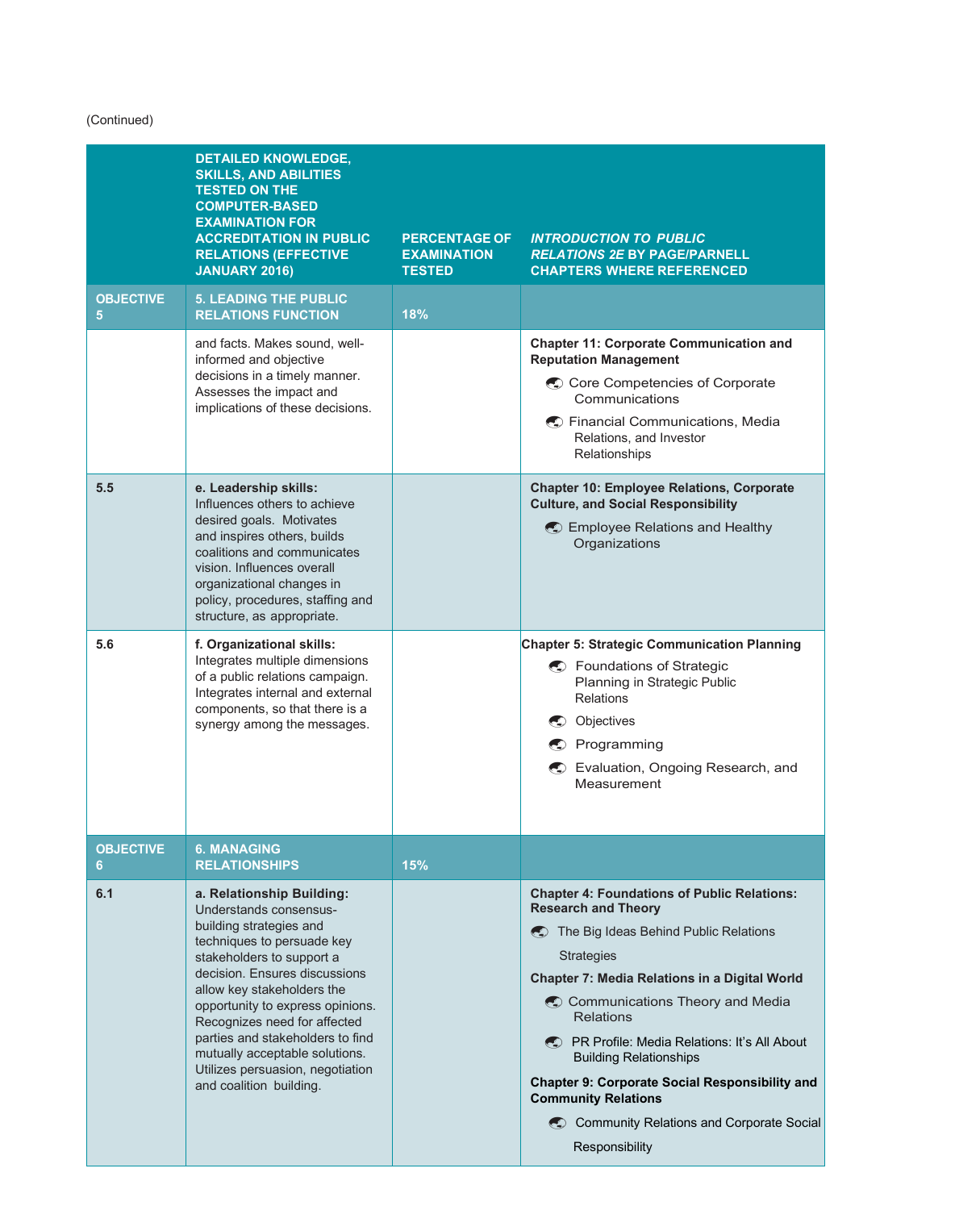|                       | <b>DETAILED KNOWLEDGE,</b><br><b>SKILLS, AND ABILITIES</b><br><b>TESTED ON THE</b><br><b>COMPUTER-BASED</b><br><b>EXAMINATION FOR</b><br><b>ACCREDITATION IN PUBLIC</b><br><b>RELATIONS (EFFECTIVE</b><br><b>JANUARY 2016)</b>                                                                                                                                                                                                                                                               | <b>PERCENTAGE OF</b><br><b>EXAMINATION</b><br><b>TESTED</b> | <b>INTRODUCTION TO PUBLIC</b><br><b>RELATIONS 2E BY PAGE/PARNELL</b><br><b>CHAPTERS WHERE REFERENCED</b>                                                                                                                                                                                                                                                                                                      |
|-----------------------|----------------------------------------------------------------------------------------------------------------------------------------------------------------------------------------------------------------------------------------------------------------------------------------------------------------------------------------------------------------------------------------------------------------------------------------------------------------------------------------------|-------------------------------------------------------------|---------------------------------------------------------------------------------------------------------------------------------------------------------------------------------------------------------------------------------------------------------------------------------------------------------------------------------------------------------------------------------------------------------------|
| <b>OBJECTIVE</b><br>6 | <b>6. MANAGING</b><br><b>RELATIONSHIPS</b>                                                                                                                                                                                                                                                                                                                                                                                                                                                   | 15%                                                         |                                                                                                                                                                                                                                                                                                                                                                                                               |
| 6.2                   | b. Reputation Management:<br>Understands need for<br>maintaining individual and<br>organizational credibility with<br>and among key constituents.<br>Recognizes value of reputation,<br>image, public trust and<br>corporate-social responsibility.                                                                                                                                                                                                                                          |                                                             | <b>Chapter 9: Corporate Social Responsibility</b><br>and Community Relations<br>Successful Corporate Social<br><b>Responsibility Flows From Business</b><br><b>Culture and Builds Reputation</b><br>← Community Relations and<br><b>Corporate Social Responsibility</b><br><b>Chapter 11: Corporate Communication and</b><br><b>Reputation Management</b><br>Core Competencies of Corporate<br>Communications |
| 6.3                   | c. Internal Stakeholders:<br>Understands importance of<br>internal relationships to the<br>public relations function.<br>Understands the importance<br>of organizational culture<br>and communicating key<br>messages through frontline<br>supervisors. Uses mediated<br>and non-mediated channels of<br>communication for effective<br>engagement. Prioritizes internal<br>audiences.                                                                                                       |                                                             | <b>Chapter 10: Employee Relations, Corporate</b><br><b>Culture, and Social Responsibility</b><br><b>C</b> Employee Relations and Healthy<br>Organizations<br>Communication Challenges and<br>Opportunities                                                                                                                                                                                                    |
| 6.4                   | d. Media Relations:<br>Understands definitions,<br>strengths, weaknesses and<br>needs of different media.<br>Understands the relationships<br>among public relations<br>professionals, journalists<br>and media organizations.<br>Builds effective relationships<br>with media based on mutual<br>respect and trust. Analyzes<br>current events and trends for<br>opportunities and threats.<br>Identifies appropriate controlled<br>and uncontrolled media<br>channels and key influencers. |                                                             | Chapter 7: Media Relations in a Digital World<br>The State of the News Media Today<br>Communications Theory and Media<br>Relations<br><b>C</b> Measuring News Coverage<br><b>C</b> Global Media Relations Trends and<br>Tactics                                                                                                                                                                               |